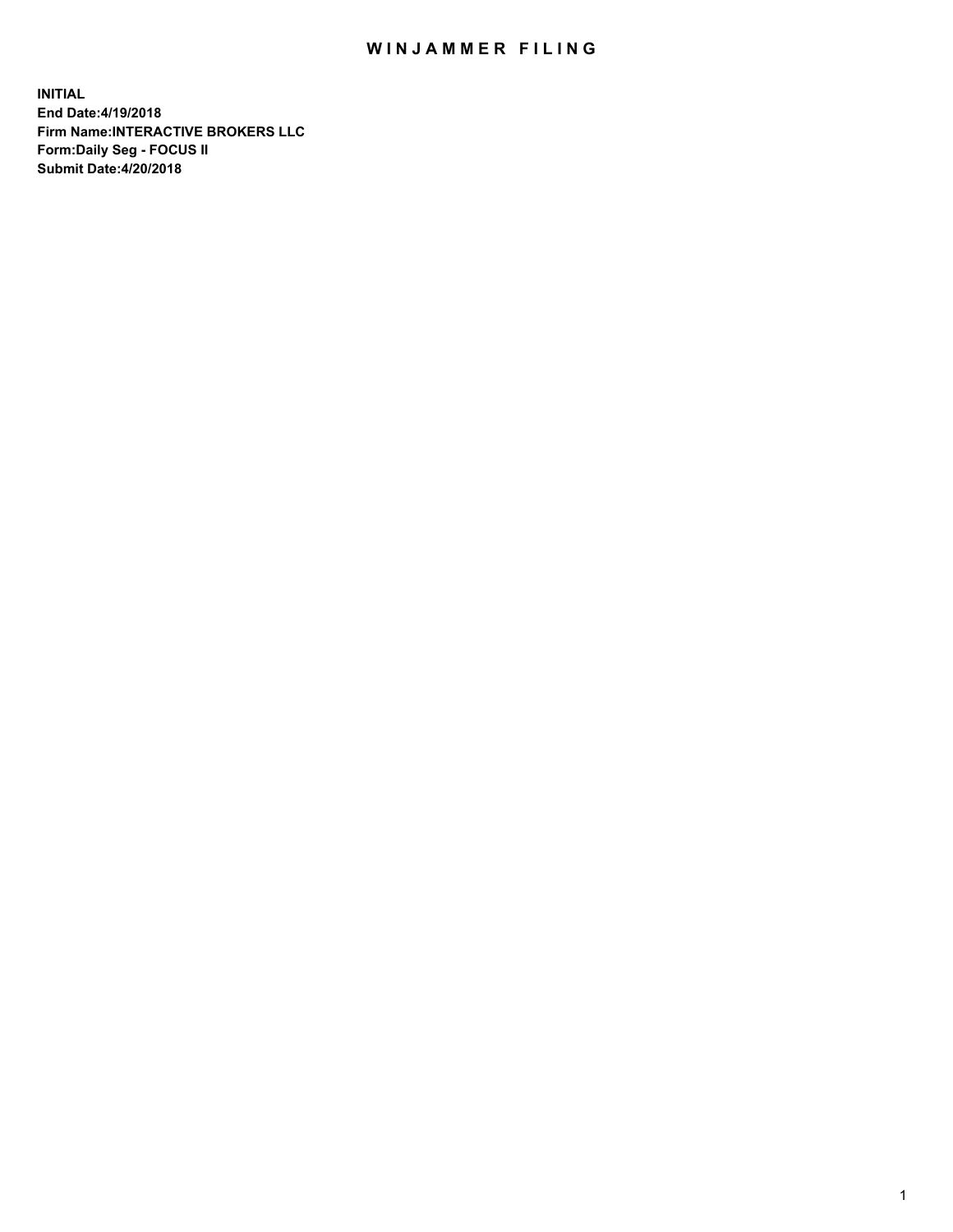## **INITIAL End Date:4/19/2018 Firm Name:INTERACTIVE BROKERS LLC Form:Daily Seg - FOCUS II Submit Date:4/20/2018 Daily Segregation - Cover Page**

| Name of Company<br><b>Contact Name</b><br><b>Contact Phone Number</b>                                                                                                                                                                                                                                                          | <b>INTERACTIVE BROKERS LLC</b><br><b>James Menicucci</b><br>203-618-8085                        |
|--------------------------------------------------------------------------------------------------------------------------------------------------------------------------------------------------------------------------------------------------------------------------------------------------------------------------------|-------------------------------------------------------------------------------------------------|
| <b>Contact Email Address</b>                                                                                                                                                                                                                                                                                                   | jmenicucci@interactivebrokers.c<br>om                                                           |
| FCM's Customer Segregated Funds Residual Interest Target (choose one):<br>a. Minimum dollar amount: ; or<br>b. Minimum percentage of customer segregated funds required:% ; or<br>c. Dollar amount range between: and; or<br>d. Percentage range of customer segregated funds required between:% and%.                         | $\overline{\mathbf{0}}$<br>$\overline{\mathbf{0}}$<br>155,000,000 245,000,000<br>0 <sub>0</sub> |
| FCM's Customer Secured Amount Funds Residual Interest Target (choose one):<br>a. Minimum dollar amount: ; or<br>b. Minimum percentage of customer secured funds required:%; or<br>c. Dollar amount range between: and; or<br>d. Percentage range of customer secured funds required between: % and %.                          | $\overline{\mathbf{0}}$<br>$\overline{\mathbf{0}}$<br>80,000,000 120,000,000<br>0 <sub>0</sub>  |
| FCM's Cleared Swaps Customer Collateral Residual Interest Target (choose one):<br>a. Minimum dollar amount: ; or<br>b. Minimum percentage of cleared swaps customer collateral required:% ; or<br>c. Dollar amount range between: and; or<br>d. Percentage range of cleared swaps customer collateral required between:% and%. | $\overline{\mathbf{0}}$<br>$\underline{\mathbf{0}}$<br>0 <sub>0</sub><br>0 <sup>0</sup>         |

Attach supporting documents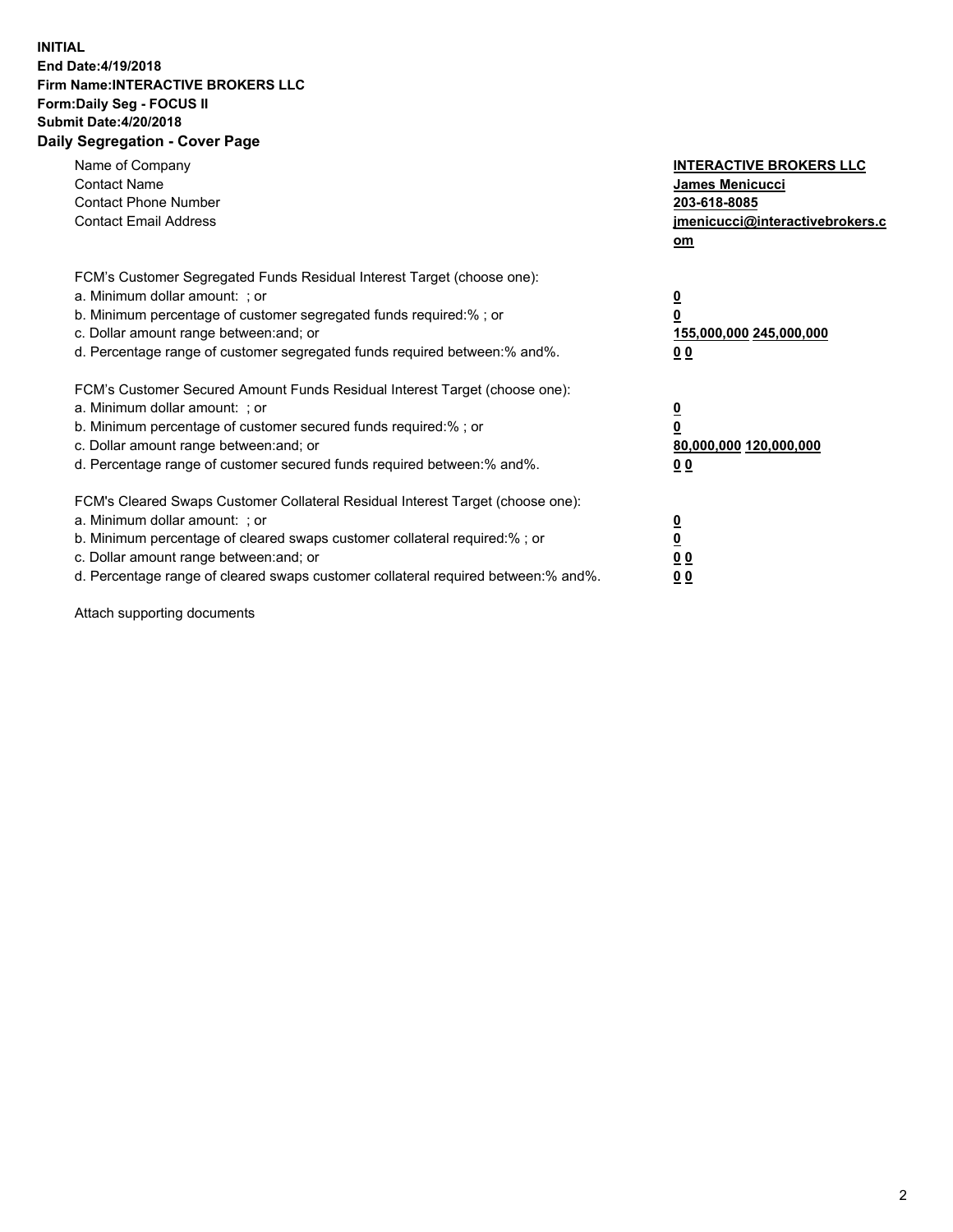## **INITIAL End Date:4/19/2018 Firm Name:INTERACTIVE BROKERS LLC Form:Daily Seg - FOCUS II Submit Date:4/20/2018 Daily Segregation - Secured Amounts**

|                | Daily Ocglegation - Occarea Anioants                                                        |                                   |
|----------------|---------------------------------------------------------------------------------------------|-----------------------------------|
|                | Foreign Futures and Foreign Options Secured Amounts                                         |                                   |
|                | Amount required to be set aside pursuant to law, rule or regulation of a foreign            | $0$ [7305]                        |
|                | government or a rule of a self-regulatory organization authorized thereunder                |                                   |
| 1.             | Net ledger balance - Foreign Futures and Foreign Option Trading - All Customers             |                                   |
|                | A. Cash                                                                                     | 455,263,382 [7315]                |
|                | B. Securities (at market)                                                                   | $0$ [7317]                        |
| 2.             | Net unrealized profit (loss) in open futures contracts traded on a foreign board of trade   | $-6,042,467$ [7325]               |
| 3.             | Exchange traded options                                                                     |                                   |
|                | a. Market value of open option contracts purchased on a foreign board of trade              | 60,928 [7335]                     |
|                | b. Market value of open contracts granted (sold) on a foreign board of trade                | -32,675 [7337]                    |
| 4.             | Net equity (deficit) (add lines 1.2. and 3.)                                                | 449,249,168 [7345]                |
| 5.             | Account liquidating to a deficit and account with a debit balances - gross amount           | 3,252 [7351]                      |
|                | Less: amount offset by customer owned securities                                            | 0 [7352] 3,252 [7354]             |
| 6.             | Amount required to be set aside as the secured amount - Net Liquidating Equity              | 449,252,420 [7355]                |
|                | Method (add lines 4 and 5)                                                                  |                                   |
| 7.             | Greater of amount required to be set aside pursuant to foreign jurisdiction (above) or line | 449,252,420 [7360]                |
|                | 6.                                                                                          |                                   |
|                | FUNDS DEPOSITED IN SEPARATE REGULATION 30.7 ACCOUNTS                                        |                                   |
| $\mathbf{1}$ . | Cash in banks                                                                               |                                   |
|                | A. Banks located in the United States                                                       | 97,234,084 [7500]                 |
|                | B. Other banks qualified under Regulation 30.7                                              | 0 [7520] 97,234,084 [7530]        |
| 2.             | Securities                                                                                  |                                   |
|                | A. In safekeeping with banks located in the United States                                   | 371,285,840 [7540]                |
|                | B. In safekeeping with other banks qualified under Regulation 30.7                          | 0 [7560] 371,285,840 [7570]       |
| 3.             | Equities with registered futures commission merchants                                       |                                   |
|                | A. Cash                                                                                     | $0$ [7580]                        |
|                | <b>B.</b> Securities                                                                        | $0$ [7590]                        |
|                | C. Unrealized gain (loss) on open futures contracts                                         | $0$ [7600]                        |
|                | D. Value of long option contracts                                                           | $0$ [7610]                        |
|                | E. Value of short option contracts                                                          | 0 [7615] 0 [7620]                 |
| 4.             | Amounts held by clearing organizations of foreign boards of trade                           |                                   |
|                | A. Cash                                                                                     | $0$ [7640]                        |
|                | <b>B.</b> Securities                                                                        | $0$ [7650]                        |
|                | C. Amount due to (from) clearing organization - daily variation                             | $0$ [7660]                        |
|                | D. Value of long option contracts                                                           | $0$ [7670]                        |
| 5.             | E. Value of short option contracts                                                          | 0 [7675] 0 [7680]                 |
|                | Amounts held by members of foreign boards of trade<br>A. Cash                               |                                   |
|                | <b>B.</b> Securities                                                                        | 101,341,622 [7700]<br>$0$ [7710]  |
|                | C. Unrealized gain (loss) on open futures contracts                                         | 759,393 [7720]                    |
|                | D. Value of long option contracts                                                           | 58,972 [7730]                     |
|                | E. Value of short option contracts                                                          | -30,719 [7735] 102,129,268 [7740] |
| 6.             | Amounts with other depositories designated by a foreign board of trade                      | 0 [7760]                          |
| 7.             | Segregated funds on hand                                                                    | $0$ [7765]                        |
| 8.             | Total funds in separate section 30.7 accounts                                               | 570,649,192 [7770]                |
| 9.             | Excess (deficiency) Set Aside for Secured Amount (subtract line 7 Secured Statement         |                                   |
|                | Page 1 from Line 8)                                                                         | 121,396,772 [7380]                |
| 10.            | Management Target Amount for Excess funds in separate section 30.7 accounts                 | 80,000,000 [7780]                 |
| 11.            | Excess (deficiency) funds in separate 30.7 accounts over (under) Management Target          | 41,396,772 [7785]                 |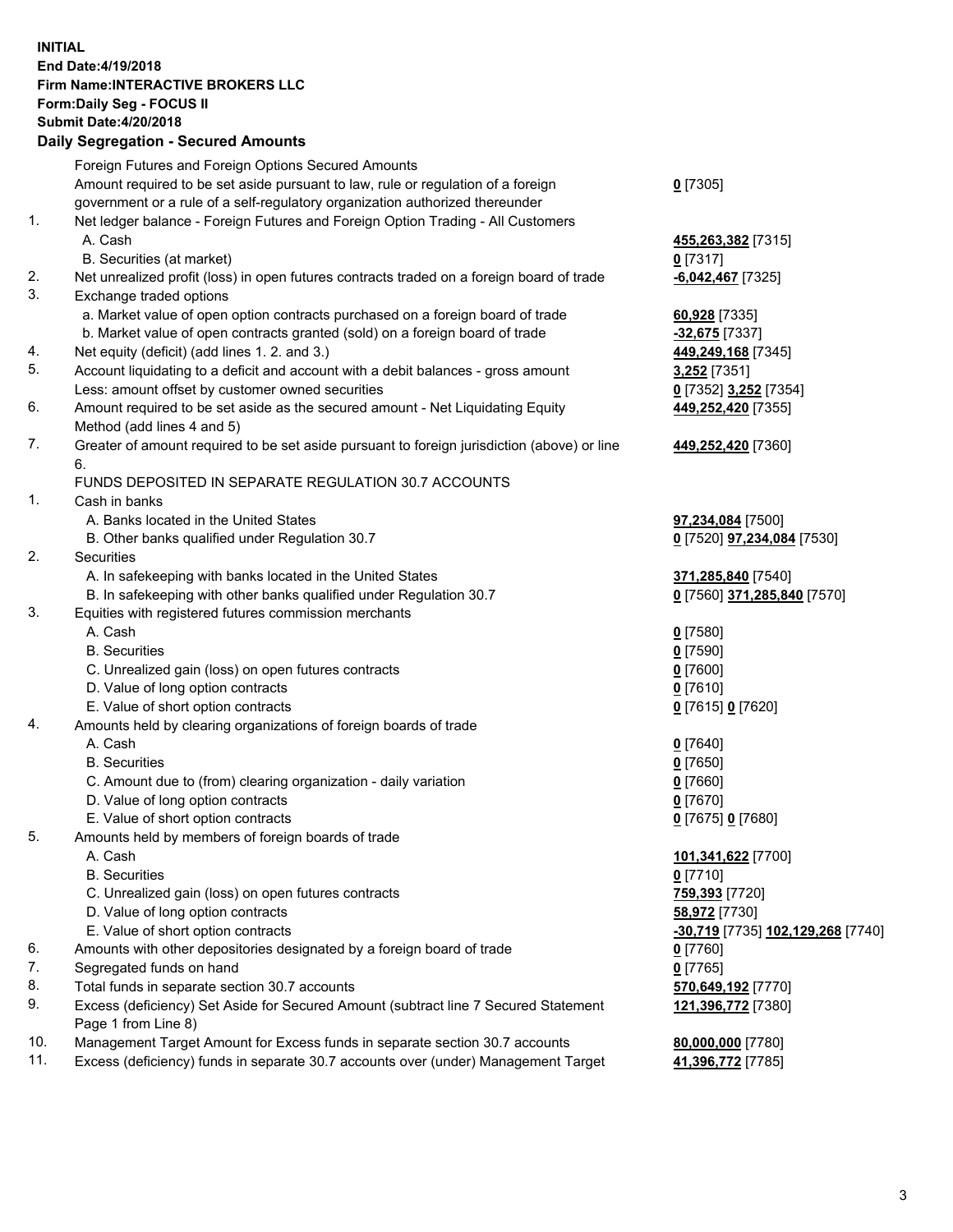**INITIAL End Date:4/19/2018 Firm Name:INTERACTIVE BROKERS LLC Form:Daily Seg - FOCUS II Submit Date:4/20/2018 Daily Segregation - Segregation Statement** SEGREGATION REQUIREMENTS(Section 4d(2) of the CEAct) 1. Net ledger balance A. Cash **4,034,144,018** [7010] B. Securities (at market) **0** [7020] 2. Net unrealized profit (loss) in open futures contracts traded on a contract market **62,173,523** [7030] 3. Exchange traded options A. Add market value of open option contracts purchased on a contract market **183,936,604** [7032] B. Deduct market value of open option contracts granted (sold) on a contract market **-198,669,864** [7033] 4. Net equity (deficit) (add lines 1, 2 and 3) **4,081,584,281** [7040] 5. Accounts liquidating to a deficit and accounts with debit balances - gross amount **220,577** [7045] Less: amount offset by customer securities **0** [7047] **220,577** [7050] 6. Amount required to be segregated (add lines 4 and 5) **4,081,804,858** [7060] FUNDS IN SEGREGATED ACCOUNTS 7. Deposited in segregated funds bank accounts A. Cash **188,173,295** [7070] B. Securities representing investments of customers' funds (at market) **3,044,183,797** [7080] C. Securities held for particular customers or option customers in lieu of cash (at market) **0** [7090] 8. Margins on deposit with derivatives clearing organizations of contract markets A. Cash **18,699,030** [7100] B. Securities representing investments of customers' funds (at market) **1,042,122,665** [7110] C. Securities held for particular customers or option customers in lieu of cash (at market) **0** [7120] 9. Net settlement from (to) derivatives clearing organizations of contract markets **6,161,316** [7130] 10. Exchange traded options A. Value of open long option contracts **183,829,821** [7132] B. Value of open short option contracts **-198,575,126** [7133] 11. Net equities with other FCMs A. Net liquidating equity **0** [7140] B. Securities representing investments of customers' funds (at market) **0** [7160] C. Securities held for particular customers or option customers in lieu of cash (at market) **0** [7170] 12. Segregated funds on hand **0** [7150] 13. Total amount in segregation (add lines 7 through 12) **4,284,594,798** [7180] 14. Excess (deficiency) funds in segregation (subtract line 6 from line 13) **202,789,940** [7190] 15. Management Target Amount for Excess funds in segregation **155,000,000** [7194] **47,789,940** [7198]

16. Excess (deficiency) funds in segregation over (under) Management Target Amount Excess